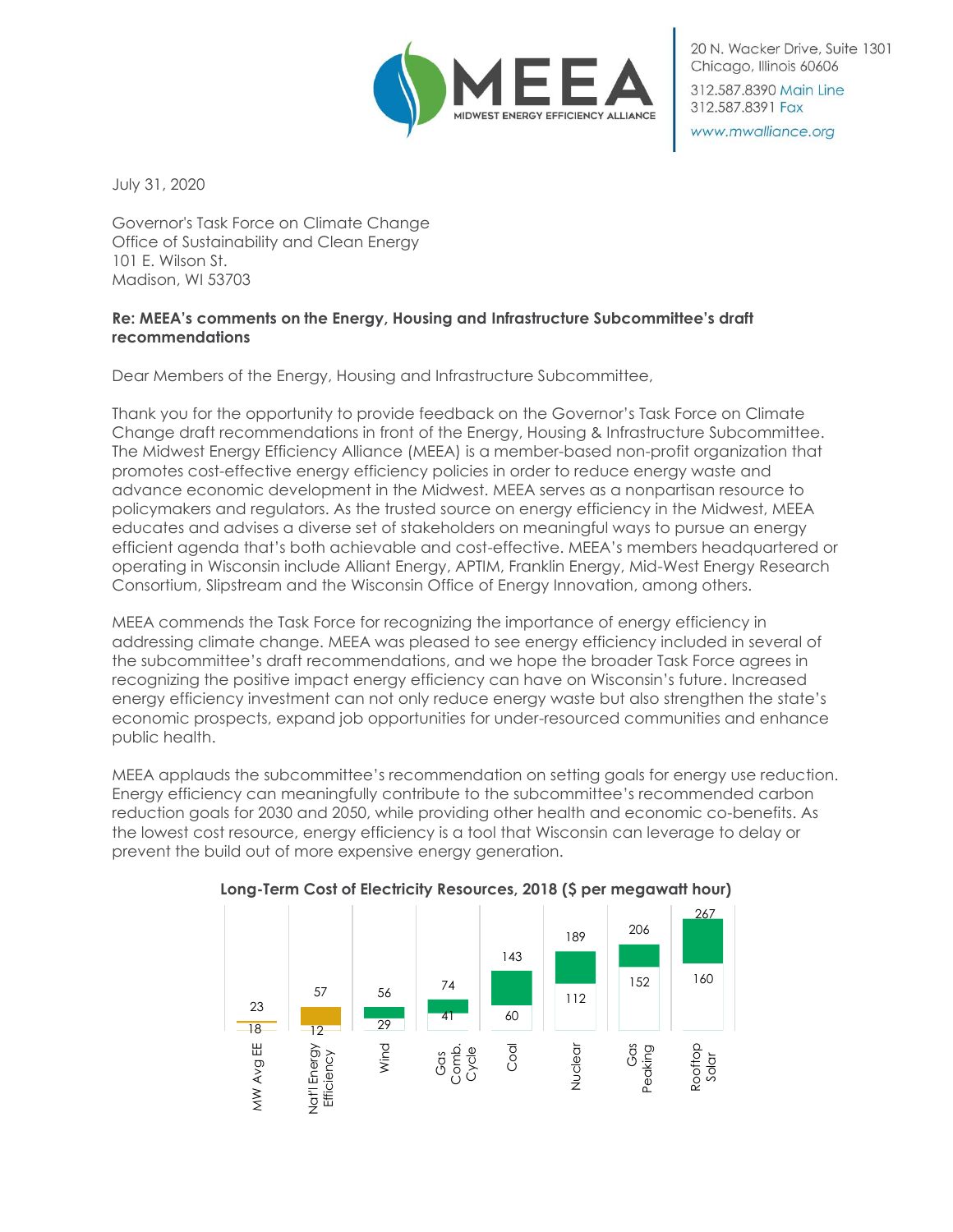

20 N. Wacker Drive, Suite 1301 Chicago, Illinois 60606 312,587,8390 Main Line 312.587.8391 Fax

www.mwalliance.org

Any increased statewide energy efficiency investment will require a strong workforce. We appreciate the subcommittee's inclusion of a workforce development goal. Energy efficiency is an important tool for economic growth and job creation. Energy efficiency employs 63,569 people in Wisconsin, which ranks 17<sup>th</sup> in the nation for EE jobs. Energy efficiency jobs are stable, local jobs. Efficiency employs workers in both rural and urban Wisconsin, and the average wage of an energy efficiency job is 9.2% higher than the national average salary.

Building up this workforce can also contribute to the Task Force's emphasized goal on centering environmental justice and equity. Prior to COVID-19, the energy efficiency workforce was estimated to grow 7.4% in 2020. The industry is growing and will require more skilled and trained workers. The field's outsized percentage of veterans—12% of its workforce—demonstrates that outreach and training can be effective. Expanding training opportunities for under-resourced communities should be a priority. Additional investment in energy efficiency would create wellpaid employment opportunities for job seekers from under-resourced communities and contribute to economic growth throughout the state.

MEEA is pleased to see the inclusion of building energy codes in the list of recommendations. Updating the state's residential and commercial building energy codes will provide numerous economic, health and resilience benefits to residents and businesses living and working in Wisconsin. Updating the code will maximize cost-effective improvements, reduce energy costs and improve the performance of commercial buildings, and help make homes more affordable for homeowners by reducing their energy bills. Modernizing and retrofitting state buildings can demonstrate the state government's leadership on this recommendation, and MEEA appreciates the "State as a Leader" suggestion.



Since building codes only cover new buildings, the inclusion of energy efficiency financing in the recommendations is a good way to increase the availability of efficiency measures to a larger percentage of the population. Energy efficiency financing is rapidly growing. Property Assessed Clean Energy (PACE) helps finance renewable energy and energy efficiency projects for commercial and industrial buildings. PACE projects create jobs, strengthen infrastructure and